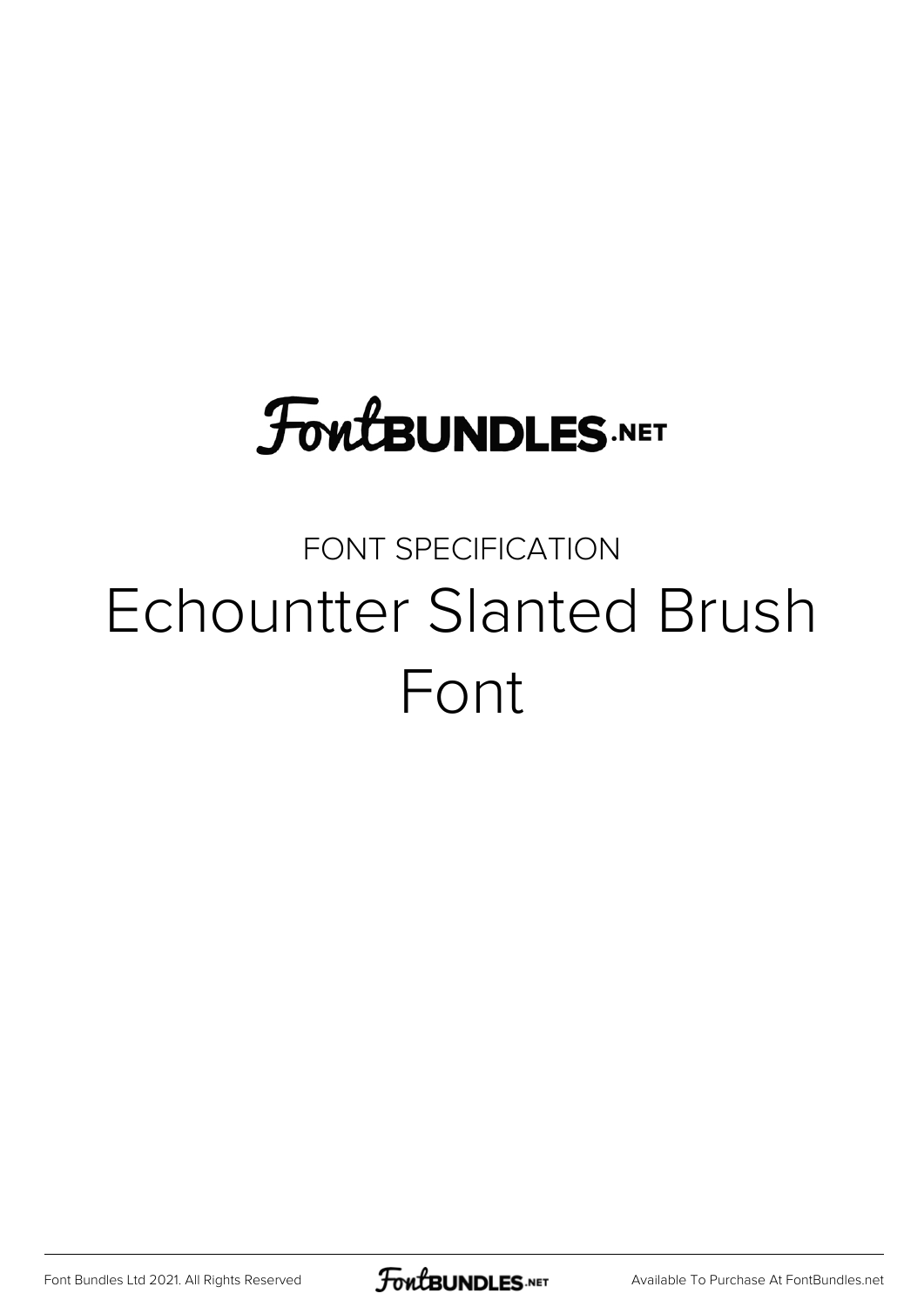### Echountter - Regular

**Uppercase Characters** 

ABCQSFGHIOKIMNOPQRG

TUYWX43

Lowercase Characters

abelet ghijkladop griffadaly g

**Numbers** 

0123456789

Punctuation and Symbols

 $1$  [ | ]  $^*$  - { | } |  $\zeta$   $f$   $x$   $f$   $s$   $^*$   $\circ$   $^*$ 

All Other Glyphs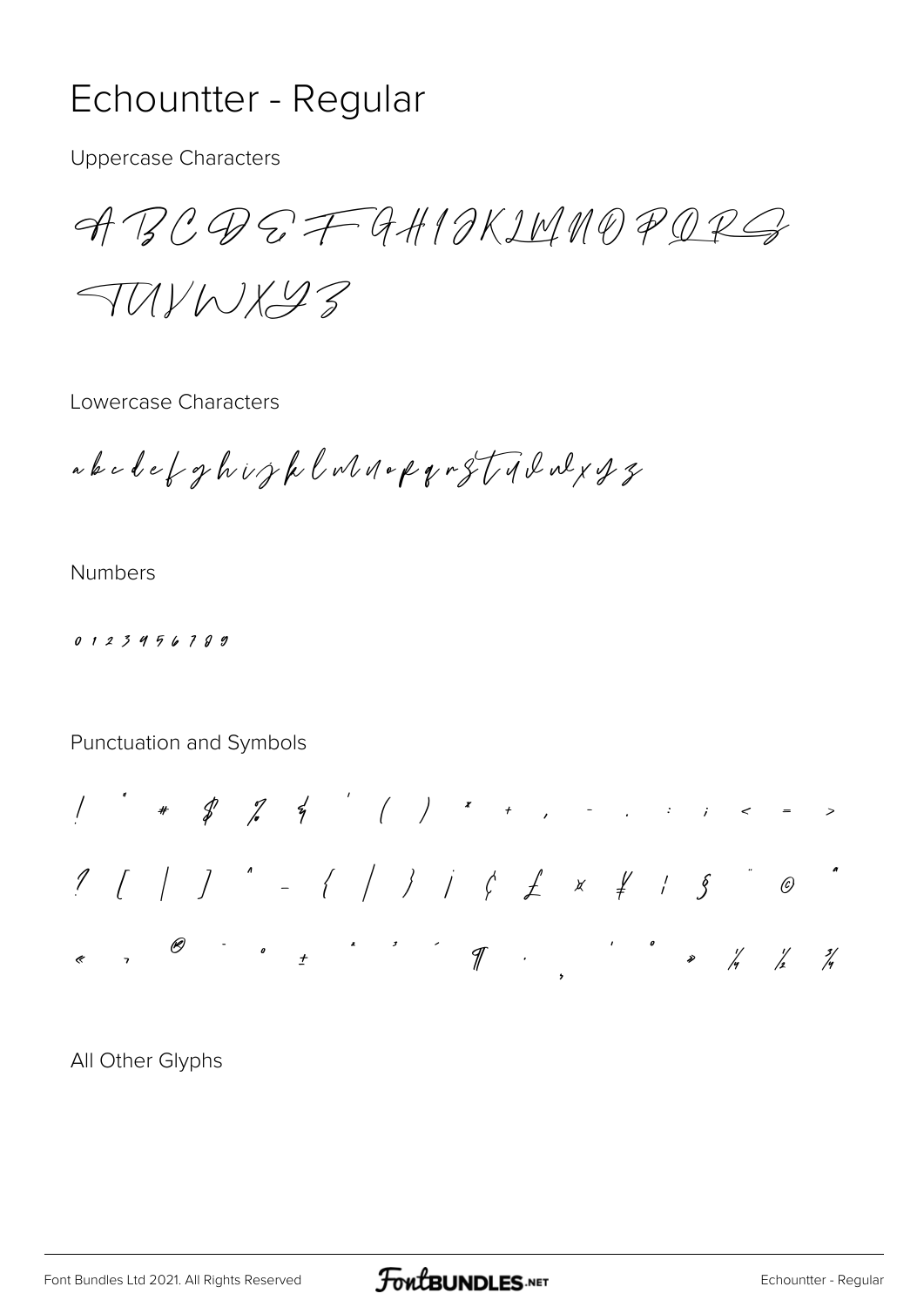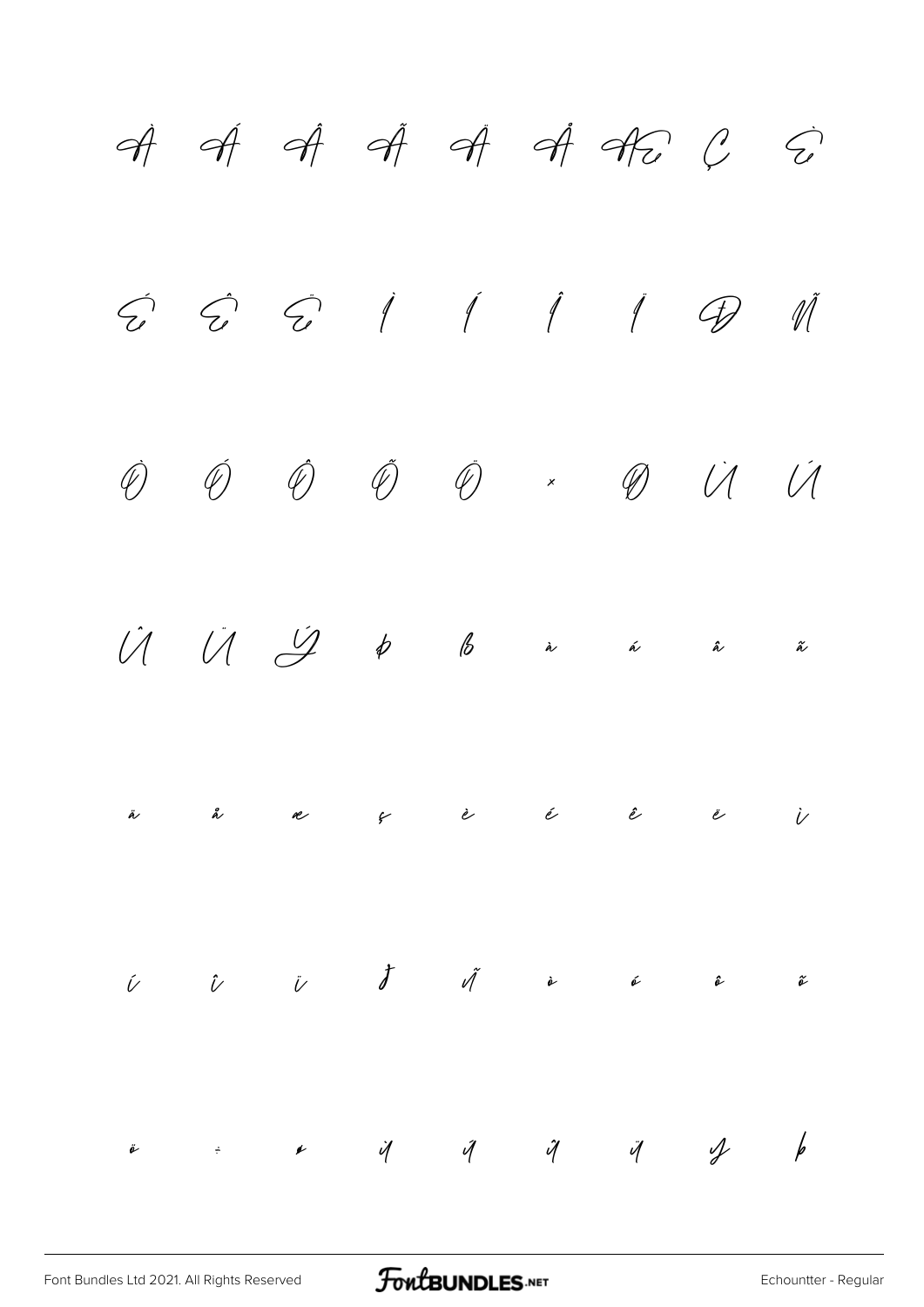$\begin{array}{ccccccccccccc} \mathcal{Y} & & \mathcal{A} & & \dot{\ast} & & \mathcal{A} & & \dot{\ast} & & \mathcal{A} & & \dot{\ast} & & \mathcal{C} \end{array}$  $\hat{c}$  $\ddot{\mathscr{D}}$  $l$   $q$   $l$   $q$  $\tilde{\mathcal{L}}$  $\overline{\mathcal{C}}$  $\check{\mathcal{L}}$  $\tilde{\mathcal{C}}$  $\epsilon$   $\ddot{q}$  $\epsilon$   $\tilde{C}$  $\overline{1}$  $\mathcal{L}$  $\dot{\mathcal{E}}$  $\mathring{\mathscr{J}}$  $\dot{\nu}$  $1$   $\nu$   $1$   $0$   $1$   $0$  $\downarrow$  $\sqrt{ }$  $\dot{\mathcal{V}}$  $\hat{\mathscr{D}}$  $\ell$  $M$  is  $M$  is  $\overline{\varphi}$  $\tilde{c}$  $\bar{\mathbf{e}}$  $\acute{\mathcal{S}}$  $\varphi$  $\check{r}$   $\overrightarrow{p}$   $\check{r}$   $\overrightarrow{q}$  $\mathcal{G}$  $\mathscr{D}$ e  $\begin{picture}(60,6) \put(0,0){\vector(1,0){30}} \put(15,0){\vector(1,0){30}} \put(15,0){\vector(1,0){30}} \put(15,0){\vector(1,0){30}} \put(15,0){\vector(1,0){30}} \put(15,0){\vector(1,0){30}} \put(15,0){\vector(1,0){30}} \put(15,0){\vector(1,0){30}} \put(15,0){\vector(1,0){30}} \put(15,0){\vector(1,0){30}} \put(15,0){\vector(1,0){30}} \put(15,0){\vector(1,$  $\overrightarrow{a}$  $\check{\mathscr{S}}$  $\mathscr{S}$  $\mathcal{Y}$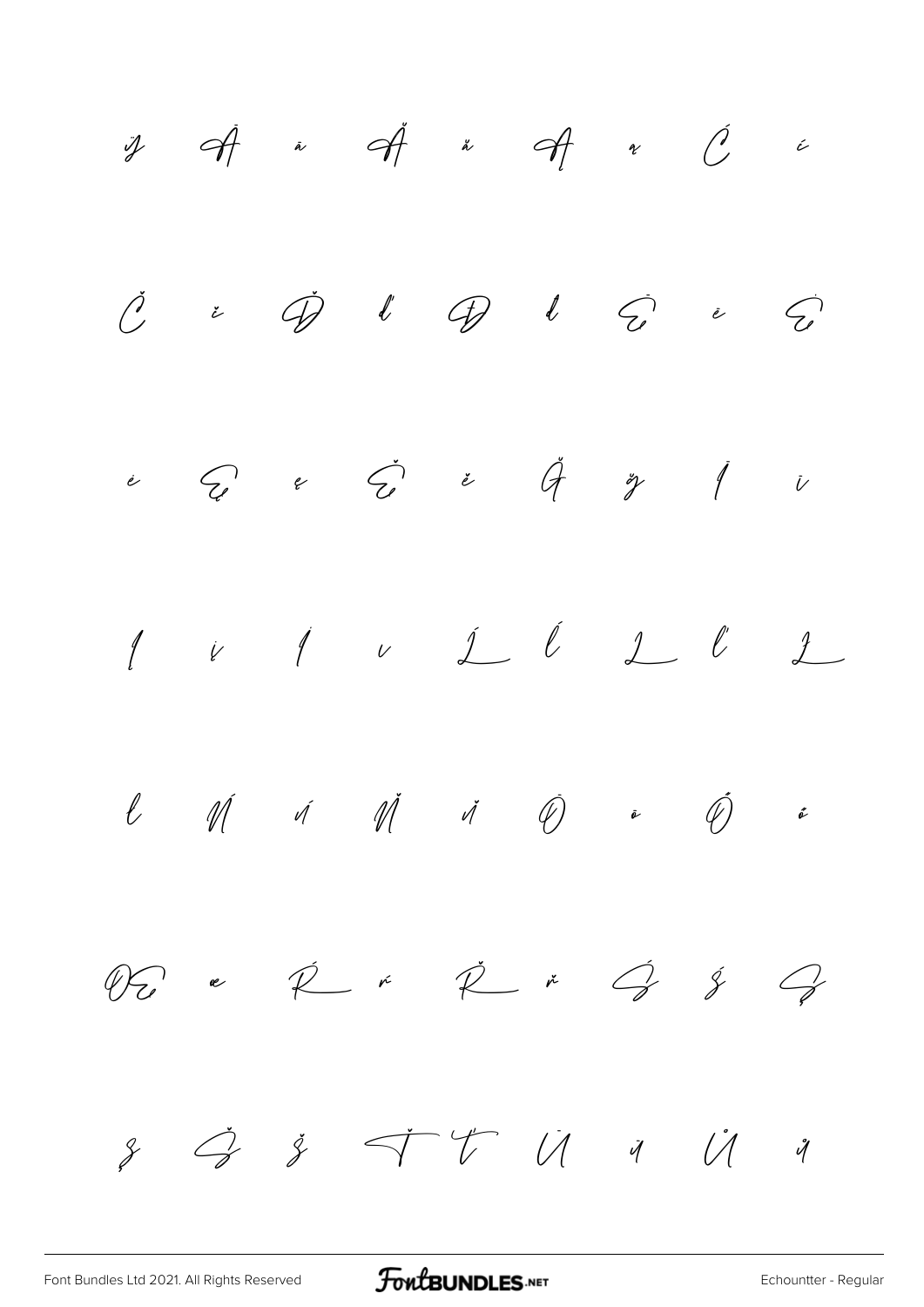U 1 U 1 9 3 3 3 3

 $\mathbf{A} = \left\{ \begin{array}{ll} \mathbf{A} & \mathbf{A} & \mathbf{A} \\ \mathbf{A} & \mathbf{A} & \mathbf{A} \\ \mathbf{A} & \mathbf{A} & \mathbf{A} \end{array} \right. \quad \text{and} \quad \mathbf{A} = \left\{ \begin{array}{ll} \mathbf{A} & \mathbf{A} & \mathbf{A} \\ \mathbf{A} & \mathbf{A} & \mathbf{A} \\ \mathbf{A} & \mathbf{A} & \mathbf{A} \end{array} \right. \quad \text{and} \quad \mathbf{A} = \left\{ \begin{array}{ll} \mathbf{A} & \$  $\begin{array}{ccccc} \zeta & \zeta & \zeta \end{array}$  $\overline{c}$ 

 $\label{eq:2.1} \begin{split} \frac{1}{\sqrt{2\pi}}\left(\frac{1}{\sqrt{2\pi}}\right)^{2} & = \frac{1}{\sqrt{2\pi}}\left(\frac{1}{\sqrt{2\pi}}\right)^{2} \left(\frac{1}{\sqrt{2\pi}}\right)^{2} & = \frac{1}{\sqrt{2\pi}}\left(\frac{1}{\sqrt{2\pi}}\right)^{2} \left(\frac{1}{\sqrt{2\pi}}\right)^{2} & = \frac{1}{\sqrt{2\pi}}\left(\frac{1}{\sqrt{2\pi}}\right)^{2} \left(\frac{1}{\sqrt{2\pi}}\right)^{2} & = \frac{1}{\sqrt{2\$  $\mathcal{N}$  $\mathbf{u} = \mathbf{u} \times \mathbf{v}$ 

, and  $\frac{1}{2}$  , and  $\frac{1}{2}$  , and  $\frac{1}{2}$  , and  $\frac{1}{2}$  , and  $\frac{1}{2}$  , and  $\frac{1}{2}$  , and  $\frac{1}{2}$ 

#### $-\frac{1}{4}$  $\widetilde{\mathcal{W}}$  $f$

Font Bundles Ltd 2021. All Rights Reserved

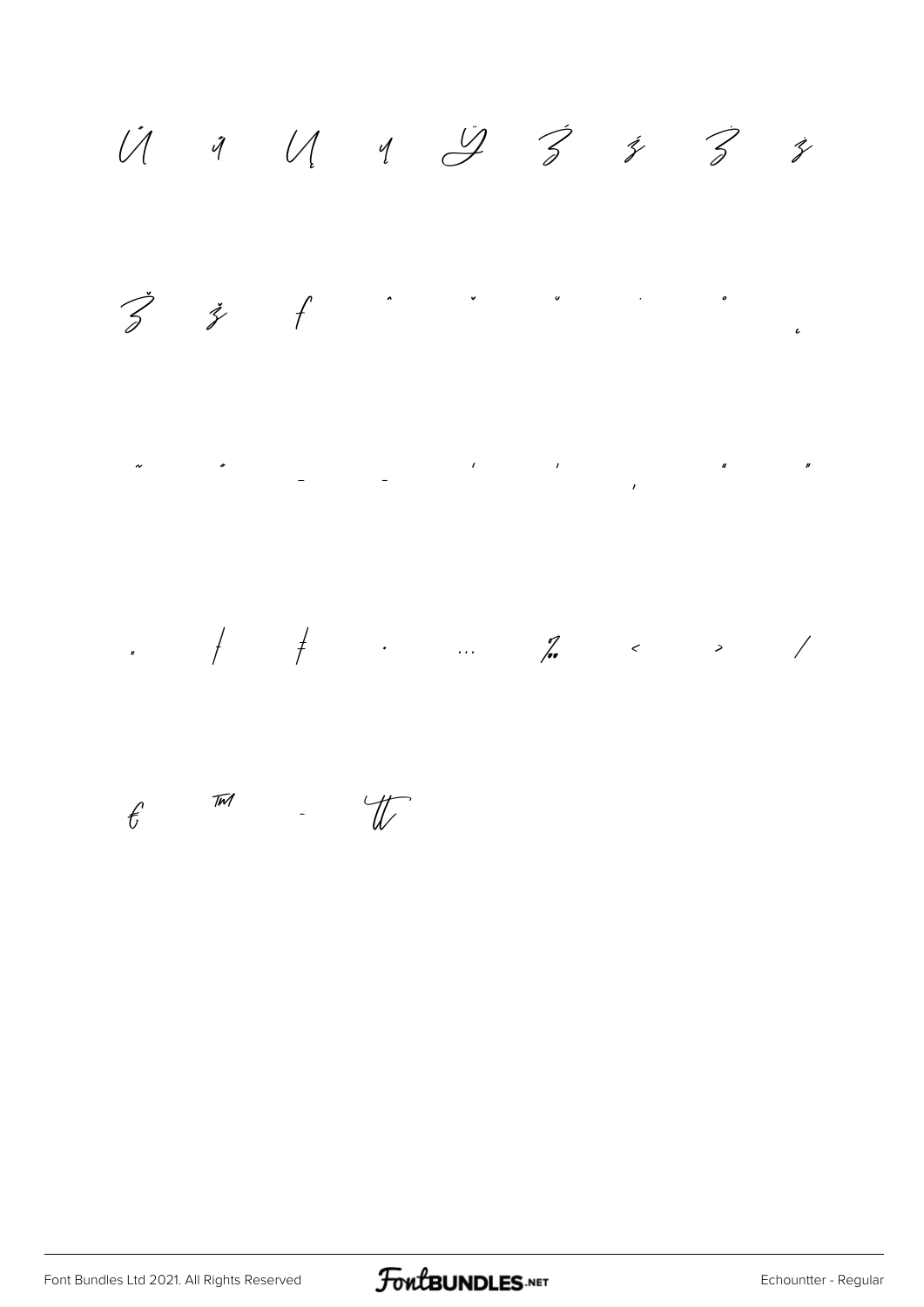## Echountter alt - Regular

**Uppercase Characters** 

aBCDEF GAITLAMNOPORS TU

 $V h)042$ 

Lowercase Characters

abcdefghijk/Muspq{sTu/wxy2

**Numbers** 

0123456789

Punctuation and Symbols

 $1$  [ | ]  $\qquad -$  { | } |  $\qquad \qquad +$  x  $\qquad \qquad +$  's  $\qquad \qquad \circ$  $\frac{3}{4}$ 

All Other Glyphs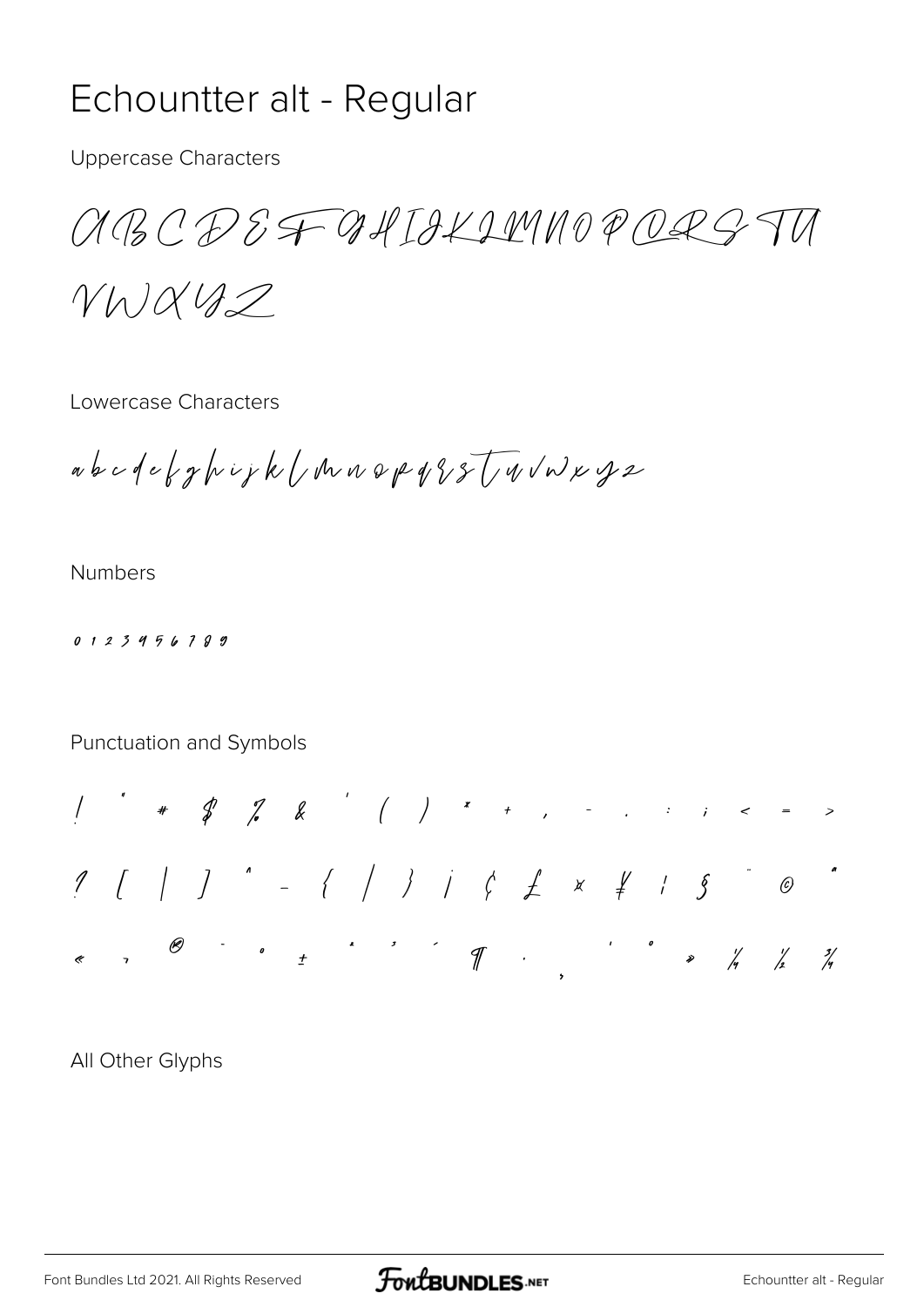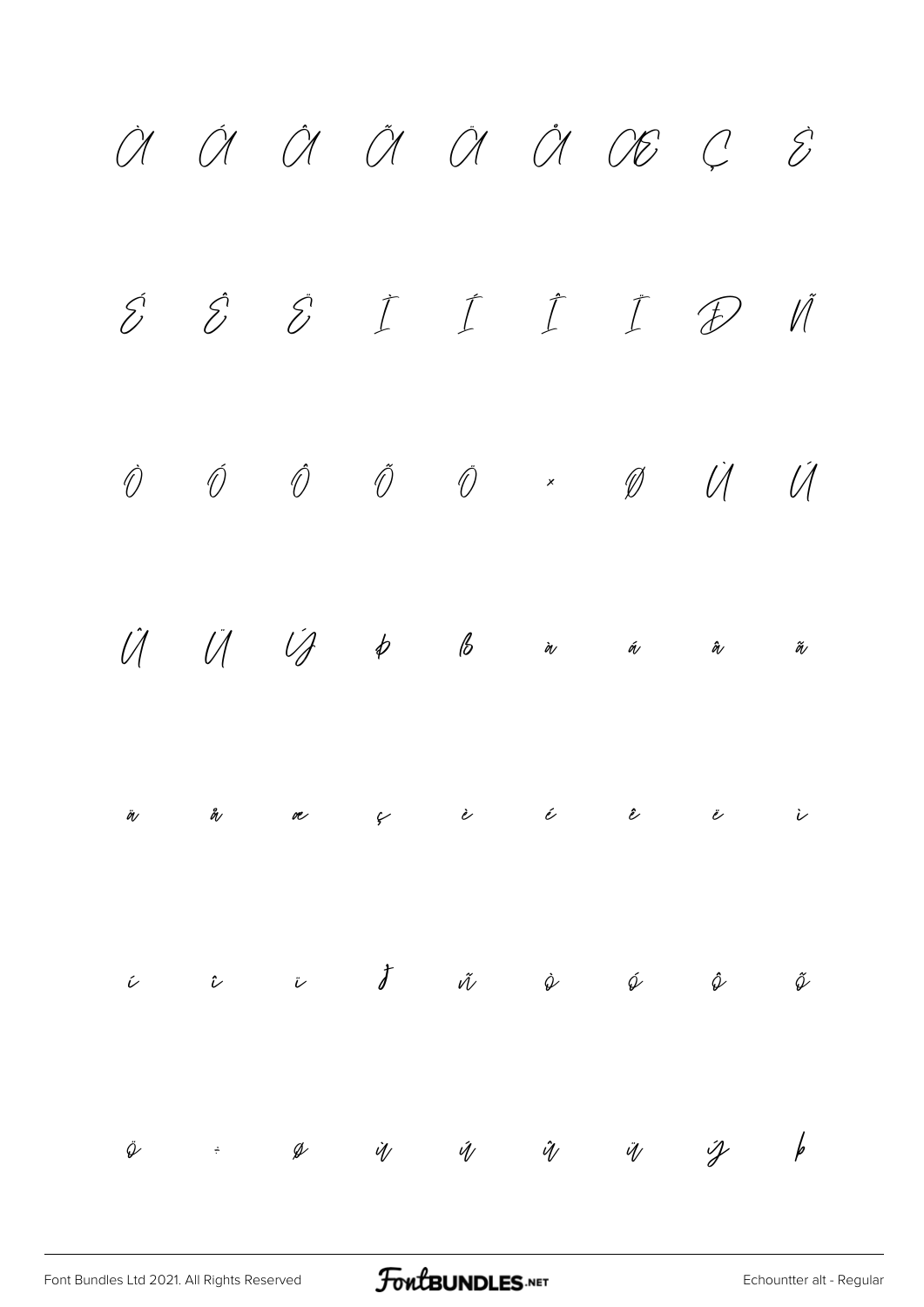$\tilde{a}$  and  $\tilde{a}$  and  $\tilde{a}$  and  $\tilde{a}$  and  $\tilde{a}$  and  $\tilde{a}$  and  $\tilde{a}$  and  $\tilde{a}$  and  $\tilde{a}$  and  $\tilde{a}$  and  $\tilde{a}$  and  $\tilde{a}$  and  $\tilde{a}$  and  $\tilde{a}$  and  $\tilde{a}$  and  $\tilde{a}$  and  $\tilde{a}$  and  $\dot{\mathcal{O}}$ y.  $\begin{array}{ccccc} \textbf{1} & \textbf{1} & \textbf{1} & \textbf{1} & \textbf{1} & \textbf{1} & \textbf{1} & \textbf{1} & \textbf{1} & \textbf{1} & \textbf{1} & \textbf{1} & \textbf{1} & \textbf{1} & \textbf{1} & \textbf{1} & \textbf{1} & \textbf{1} & \textbf{1} & \textbf{1} & \textbf{1} & \textbf{1} & \textbf{1} & \textbf{1} & \textbf{1} & \textbf{1} & \textbf{1} & \textbf{1} & \textbf{1} & \textbf{1} & \text$  $\tilde{C}$  $\dot{\mathcal{D}}$  $\hat{\mathcal{E}}$  $\zeta$  $\tilde{\mathcal{C}}$  $\int$  $\tilde{\mathcal{E}}$  $\hat{\mathcal{E}}$  $\check{\mathscr{O}}$  $\check{\mathscr{C}}$  $\epsilon$  $\mathring{\mathscr{J}}$  $\dot{\mathcal{C}}$  $\tilde{\nu}$  $\begin{matrix} \cdot & \hat{\psi} & \hat{\psi} & \hat{\psi} & \hat{\psi} \end{matrix}$  $\int$  $\dot{\mathbf{r}}$   $\int$  $\underline{\mathcal{L}}$  $\frac{1}{2}$  $\check{\mathscr{N}}$  and  $\check{\mathscr{N}}$  $t$  $\mathbb{N}$  $\hat{\mathcal{O}}$  $\acute{\psi}$  $\bar{\mathcal{Y}}$  $\dot{\mathcal{L}}$   $\dot{\mathcal{V}}$   $\dot{\mathcal{L}}$   $\dot{\mathcal{V}}$   $\dot{\mathcal{G}}$  $\mathscr{D}$  $\acute{\mathcal{S}}$  $\mathcal{G}$  $\chi$  $\vec{\tau}$   $\vec{\tau}$   $\vec{u}$  $\psi$   $\dot{U}$  $\dot{Q}$  $\zeta$  $\gamma$  $\mathring{V}$ 

FoutBUNDLES.NET